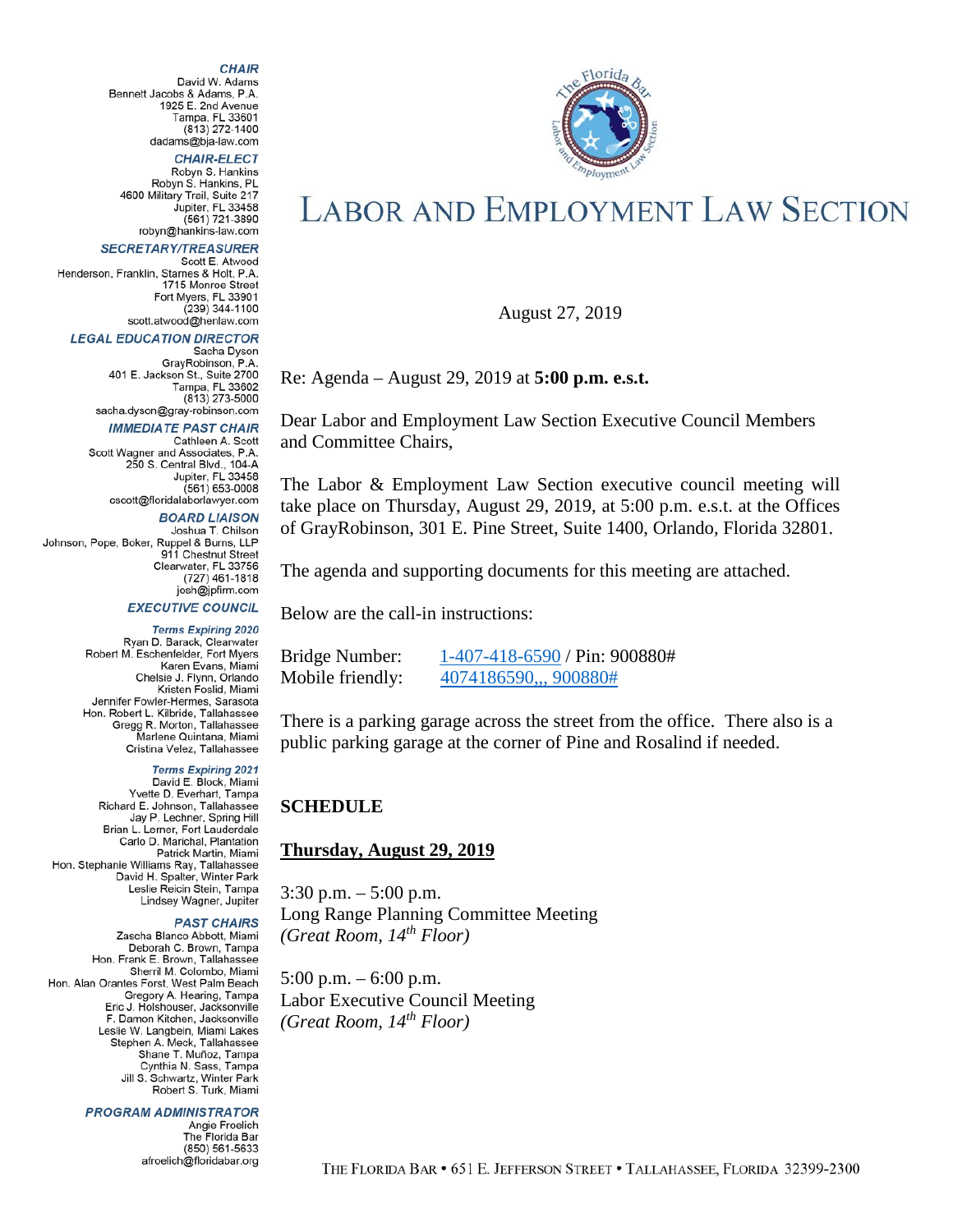

## **Labor and Employment Law Section Executive Council Meeting**

Offices of GrayRobinson, 301 E. Pine Street, Suite 1400, Orlando, Florida 32801

## **Thursday, August 29, 2019** 5**:00 p.m. – 6:00 p.m.**

Call-in Number: 1-888-376-5050 Participant Code: 1563821345

- **I. Call to Order and Introductions** David W. Adams, Chair
	- A. Discussion of goals for year
- **II.** Secretary/Treasurer Report Scott Atwood, Secretary/Treasurer
	- A. Minutes June 27, 2019 **(Attachment A)**
	- B. Preliminary June 2019 Financial Statement **(Attachment B)**

## **III. Report of the CLE Director**

- A. Webinar update
- B. Live CLE update

## **IV. Committee and Subcommittee Reports**

A. Long Range Planning Committee Report on Committee Structure

## **V. New Business**

- A. Upcoming Events
- B. Section budget and fund balance

## **VI. Next Executive Council Meeting**

A. **Thursday, October 17, 2019**

5:00p.m. – 6:00 p.m. Executive Council Meeting 6:00 p.m. – 7:30 p.m. Reception 7:30 p.m. – 8:30 p.m. Reception in Chair's Suite

## **VII. Adjournment**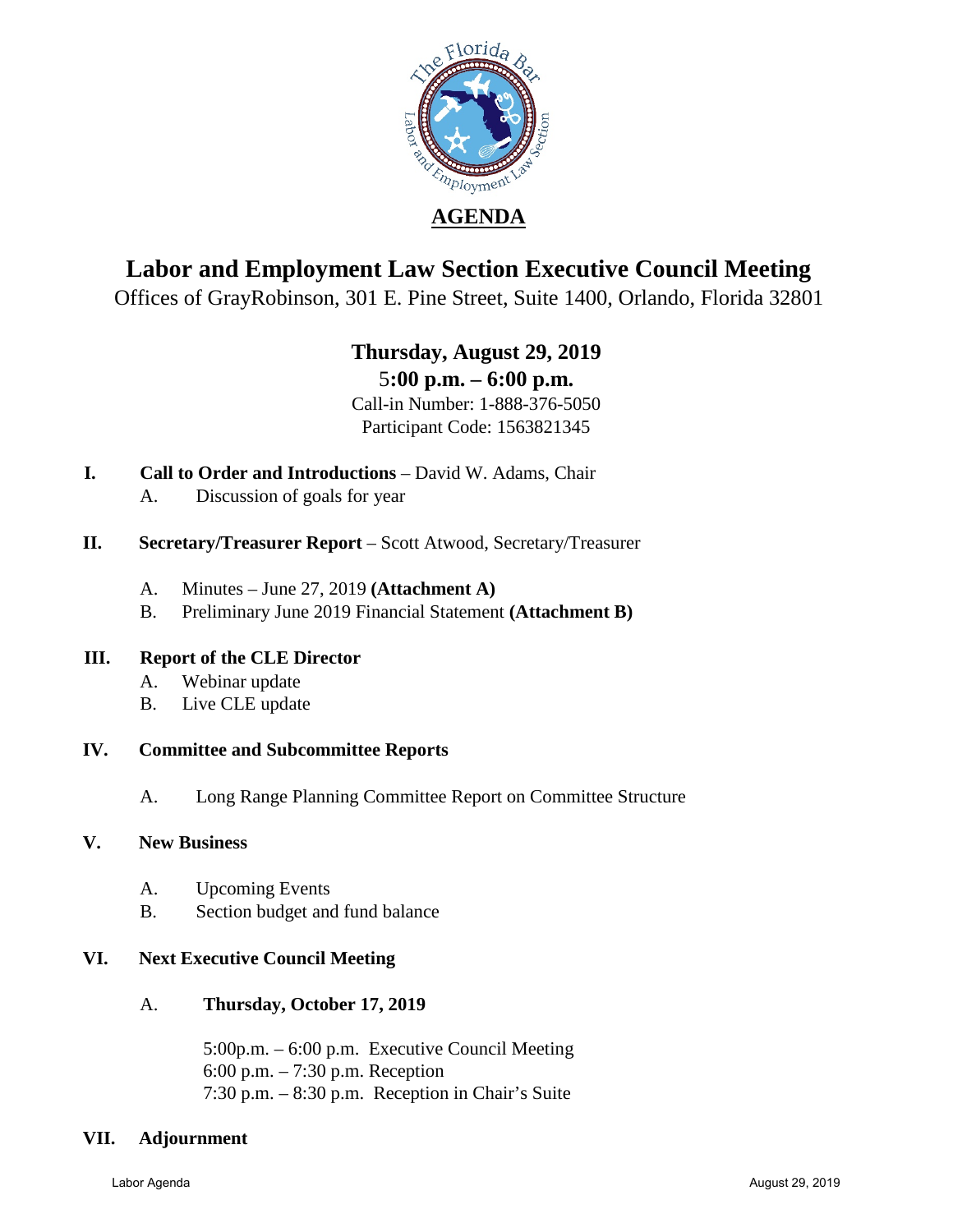#### **MINUTES**

#### **June 27, 2019 Executive Council Meeting**

Labor and Employment Law Section, The Florida Bar Wyndham Grand Jupiter at Harbourside Place, Jupiter, FL

Cathleen Scott, Chair David Adams, Chair-Elect Robyn Hankins, Legal Education Director Hon. Alan Forst, Secretary-Treasurer Zascha Blanco Abbott, Immediate Past Chair Angela Froelich, Section Administrator Joshua Chilson, Board Liaison

Scott Atwood David Block\* Deborah Brown\* Hon. Frank Brown<sup>\*</sup> Guests Sacha Dyson Lori Adelson Robert Eschenfelder **Grauber** Josie Bellamy Karen Evans **Example 19 Example 19 Example 2018** Priscilla Hament Yvette Everhart\* Bob Kofman Chelsie Flynn<sup>\*</sup> Angeli Murthy<sup>\*</sup> Jennifer Fowler-Hermes\* Peg Sauggs Gregory Hearing Michael Tanner Eric Holshouser **Renee Thompson** Hon. Robert Kilbride Maja Hartzell (FSU) Damon Kitchen\* Rohan Palmer (FAMU) Leslie Langbein\* Alan Persaud (FIU) Brian Lerner Deanna Santo (UM) Carlo Marichal\* Sajmir Xhikola (Cooley) Patrick Martin Scott Hawkins Steve Meck\* Chris Hammon Gregg Morton\* Andy Hament Marlene Quintana Hon. Stephanie Ray Cynthia Sass\* Jill Schwartz\* David Spalter\* Leslie Reicin Stein Bob Turk Cristina Velez\* Lindsey Wagner

Jay Lechner\* Franklin Sandrea-Rivero (St. Thomas)

\*Appearing by phone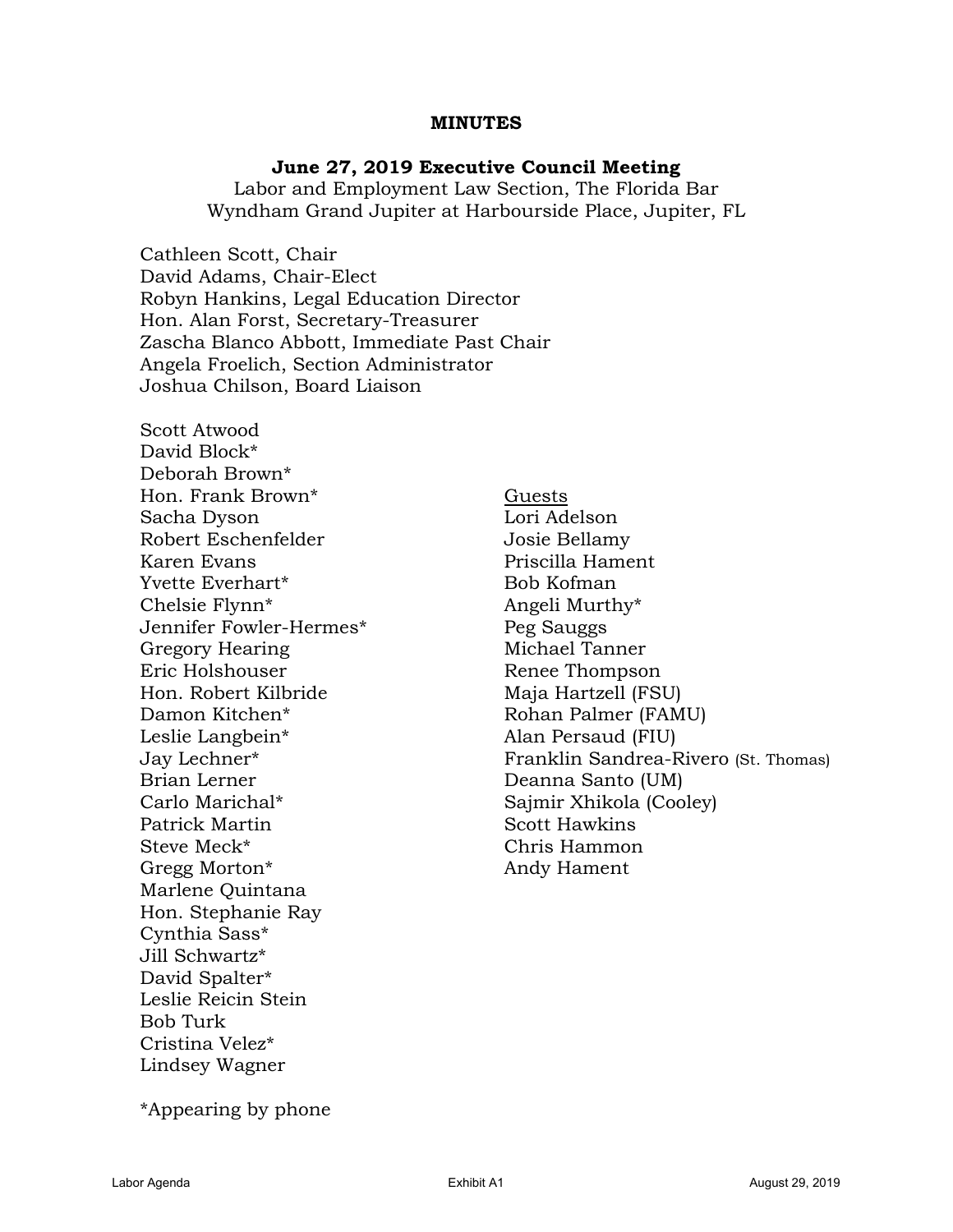## **I. Call to Order**

Chair Cathleen Scott called the meeting to order at 5:05 p.m. Robyn Hankins did a roll call to determine EC attendance in person and by phone. Josh Chilson, Board Liaison, "reintroduced" himself and noted that he had been reappointed as Board Liaison for the coming Board year. He gave a brief review of some of the actions taken by the "Big Board" and then introduced Michael Tanner, a candidate for Florida Bar 2020-21 President-elect. Mr. Tanner then gave his introductory "pitch." Later, during the Chair's Report, the other candidate, Renee Thompson, gave her introductory pitch.

## **II. Secretary/Treasurer Report**

The April 12, 2019 Minutes were approved (Eschenfelder/Adams motion). Judge Forst stated that the Section was doing fine financially. As of May 31, the Section had spent about \$58,000 less than it had brought in. Judge Forst noted that the bill for the annual meeting, reception, gifts, Scott Atwood's bar tab and scholarships still needed to be paid, but progress had been made with our fund balance.

## **III. Committee Reports**

Chair Scott referenced the written committee/subcommittee reports that were attached to the agenda. She noted that each committee/subcommittee had set goals at the beginning of the year and had been asked to report on the progress in meeting those goals.

**Website:** Brian Lerner announced that the new website is up and running, with a new look, a new logo, and updated content. The new logo will be on all Section material, including David Adam's yacht (he couldn't get the real thing, so he bought a bathtub replica). The vendor for the website is ELINK. Brian noted that it took eight months to get the website developed and running, "like giving birth" he said. The air then filled with thought bubbles over the heads of all the mothers in the room, but I digress. Brian thanked Yvette Everhart and Frank Brown for their assistance in editing content to be placed on the website. He noted that there is room for growth, with Section leadership having the ability to add content without relying upon the vendor to do so. He also mentioned the "great price" of about \$6000-7000. Brian noted that the Section would be paying a separate monthly pay for the vendor to host the site and keep it secure. In an update from last meeting's minutes, Brian stated that the vendor assured him that the website is ADA compliant. However, there is an issue with ADA compliance and The Check Off that is being addressed.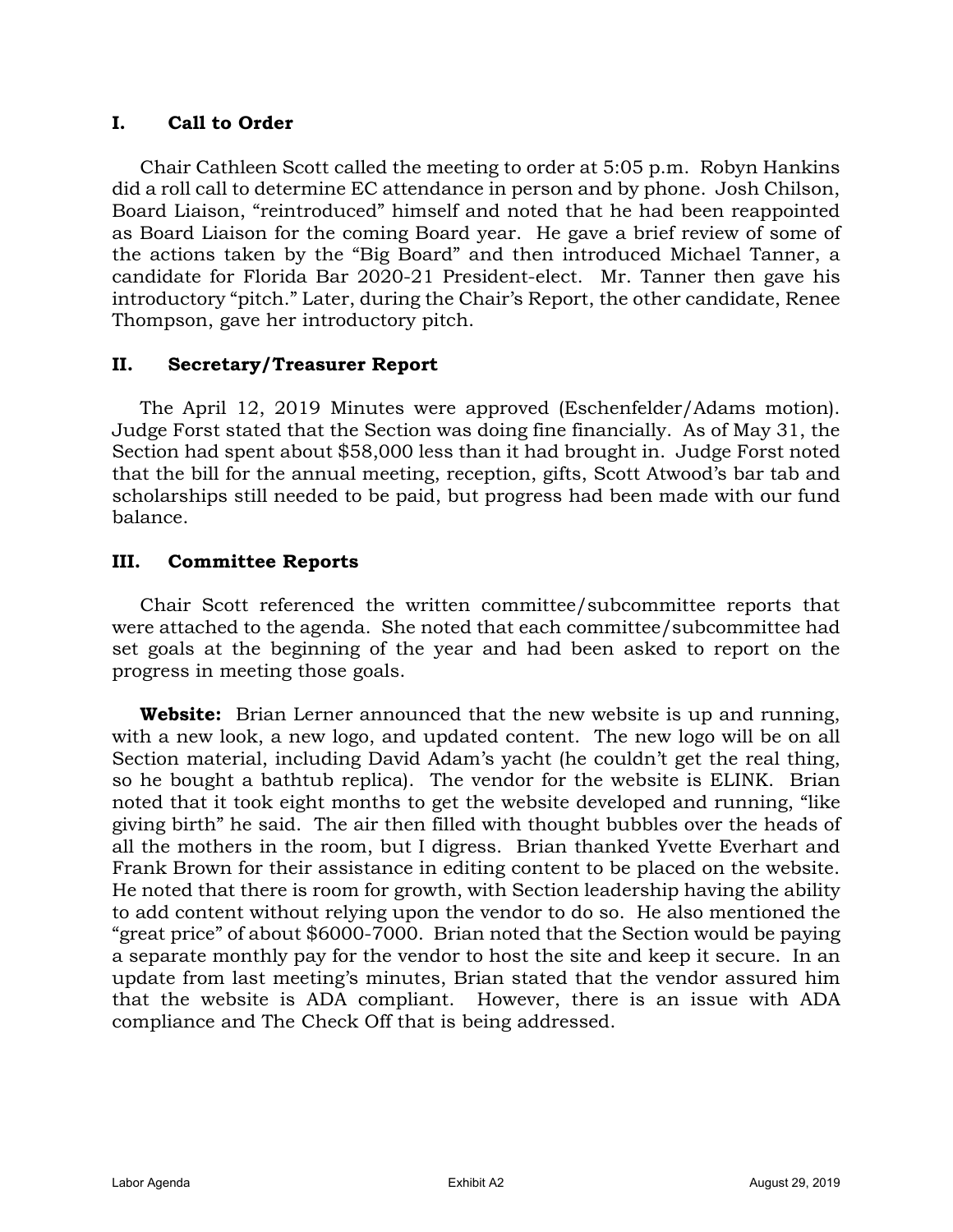#### **IV. Chair's Report**

Chair Cathleen Scott noted that it has been a great year, though she was exhausted, as her year in the captain's seat coincided with a busy professional year, two high school graduations, and knee surgery. Nonetheless, it was a "memorable and fun" year. She thanked everyone who helped her steer the ship. She gave a special notice of appreciation (and gift) to Section Administrator Angie Froelich, noting she served us while also being the Section Administrator for two other sections. A ten-minute standing ovation followed (kinda).

**Nominating Report**: Exhibit M of the agenda listed the proposed officers and E/C members. Eschenfelder/Hearing moved for adoption of the nominating committee's proposed slate, and the EC approved it. Next year's officers will be David Adams (Chair), Robyn Hankins (Chair-Elect), Sacha Dyson (Legal Education Director), Scott Atwood (Secretary/Treasurer) and Cathleen Scott (Immediate Past Chair). All of the EC members whose terms were set to expire in 2019 were reappointed for another two-year term. Lindsey Wagner was promoted from alternative EC member to full member, replacing Sacha Dyson. There is one EC slot for a term expiring in 2020 (replacing Scott Atwood) that was not (yet) filled.

#### **V. Adjournment**

Following the vote, Cathleen proposed that the meeting be adjourned. Moved by A/E or E/A. Meeting adjourned at 5:32. The Section then moved into the awards portion of the meeting.

## **VI. Awards**:

**Volunteers of the Year**: Brian Lerner (website) and Robert Eschenfelder (archiving of the EC meeting minutes and editor of the Bar Journal articles). Cathleen also announced that an "Away Suitcase" was being awarded to officers and CLE chairs for their work in the past year: Atwood, Morton, Quintana, Cabassa, Sass, Hearing, Hankins, Forst, Abbott, Adams, Eschenfelder, Lerner and Marichal.

**Law School Scholarship**: Five of the scholarship recipients were on hand to receive a certificate and have their information projected on the screen. A \$1000 check was to be mailed to each recipient. Cathleen also included a pocket Constitution in the recipients' swag package. Judge Stephanie Ray made all but one of the presentations. Deanna Santo was presented her certificate by her father, a former New York Supreme Court Justice (he surprised her—highlight of the afternoon).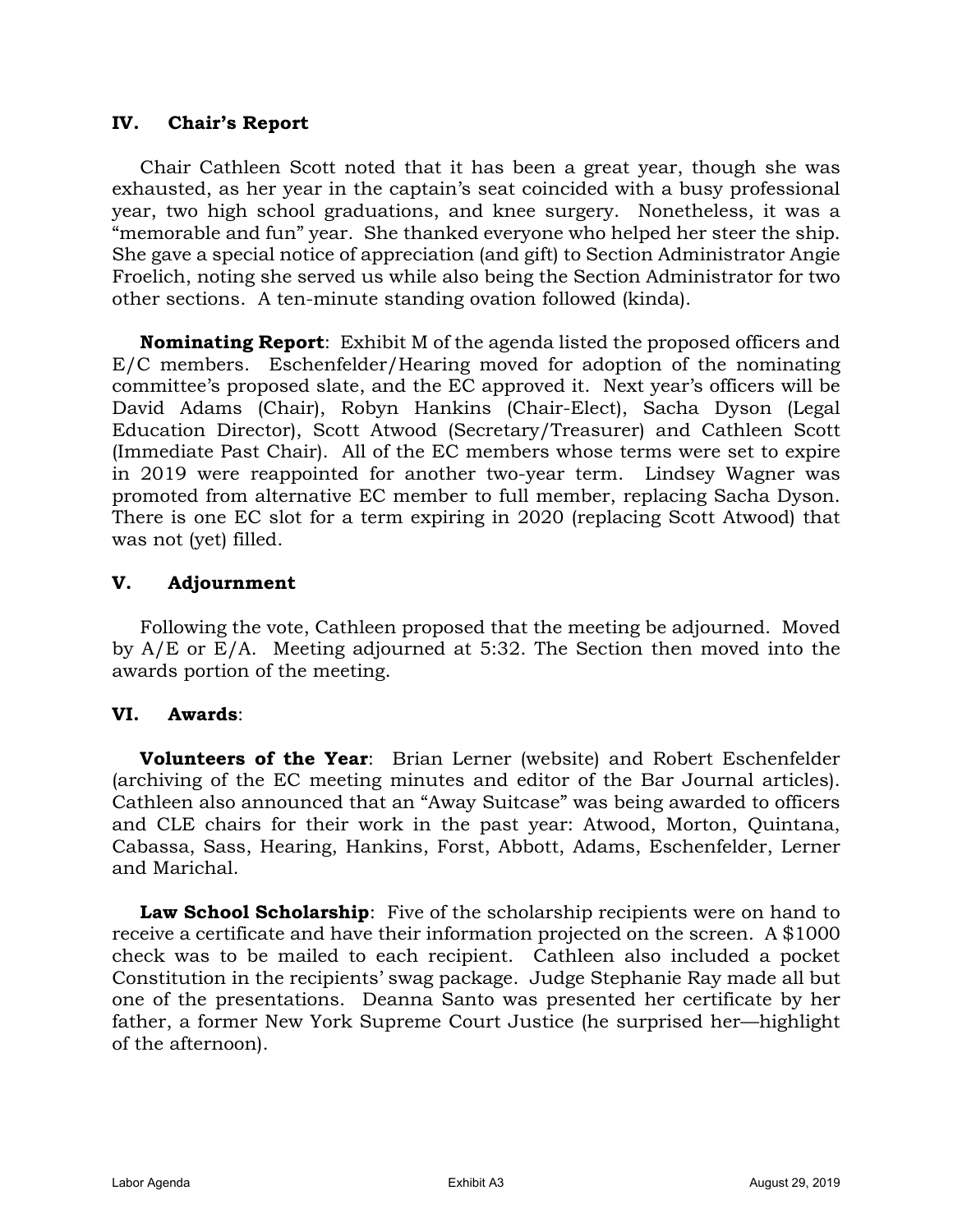**Outgoing Chair gift**: New chair David Adams recognized Cathleen for her stewardship of the Section and gave her a Tumi backpack. David then announced, "I'm the captain now."

**Hall of Fame**: There were five recipients of this posthumous honor this year. Robyn Hankins read the criteria for induction, including being pillars of the community and profession. The following individuals were inducted (with the name of the individual who introduced the induction noted in parentheses: Thomas Steele (Sacha Dyson); Alan Gerlach (Greg Hearing, filling in for Steve Meck); Bill Radford (Chris Hammon); Russ Hamilton (Bob Turk and Andy Hament); Margaret Cooper (Scott Hawkins). Family, friends, and former associates/partners were on hand for the HoF inductions. There is no physical HoF, but a copy of each HoF certificate is displayed on the Section's website.

#### **VII. Next Executive Council Meeting**

The next scheduled meeting, October 17, 2019, will be in conjunction with the 45th Annual Public Employment Labor Relations CLE Seminar, in Orlando.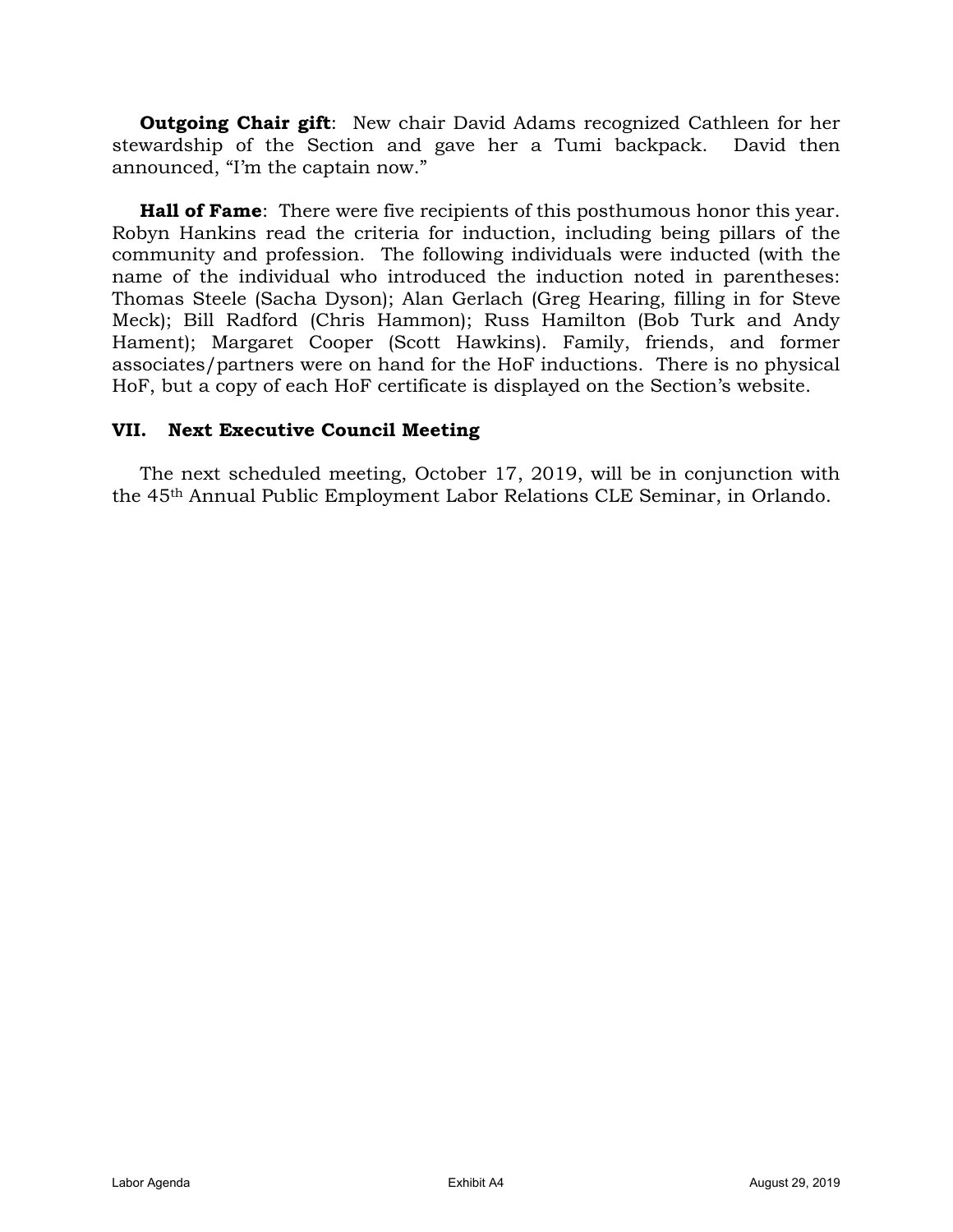

# **2018 – 2019 Labor & Employment Law Section FINANCIAL STATEMENT**

## **PRELIMINARY JUNE 2019**

| <b>Beginning Fiscal Year Fund Balance</b> | \$99,944                                            |  |  |  |
|-------------------------------------------|-----------------------------------------------------|--|--|--|
| <b>Total Revenue</b>                      | \$138,252                                           |  |  |  |
| <b>Total Expenses</b>                     | (\$108,589)                                         |  |  |  |
| Net Operations                            | \$29,663                                            |  |  |  |
| <b>Ending Fiscal Year Fund Balance</b>    | \$129,607*<br>*see attached statement of operations |  |  |  |

## **MEMBERSHIP**

Current Membership 1,994